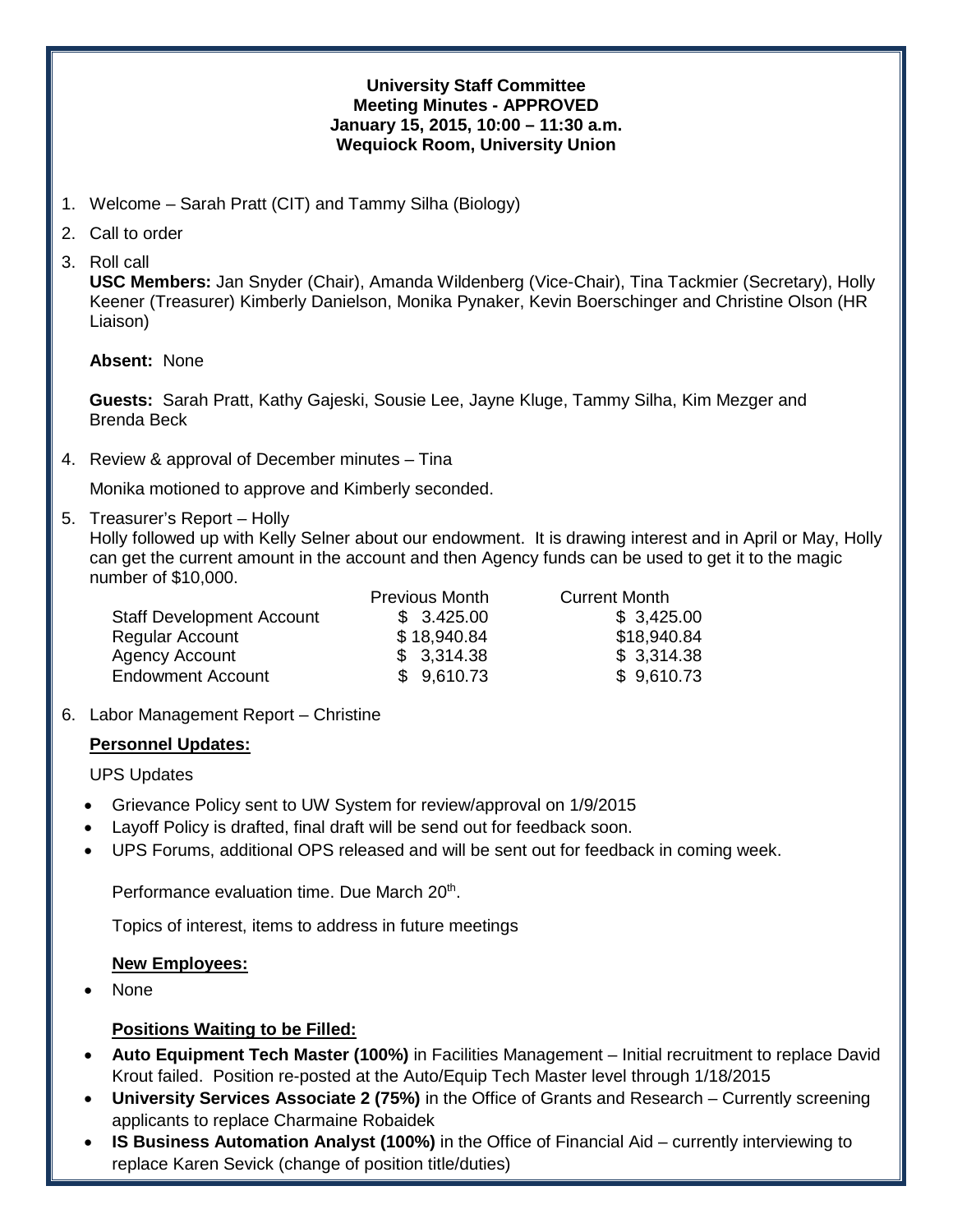- **Electronic Technician Media Intermediate (100%)** in ATS Currently screening applicants to replace Ron Kottnitz
- **Academic Department Associate (100%)** in Nursing Currently phone interviews to replace Ruth Pearson
- **University Services Associate 2 (55%)** in Student Life Currently screening applicants to replace Bea Yang
- **Office Operations Associate (50%)** in Purchasing new position posted through 1/18/2015
- **Academic Department Associate (100%)** in Humanistic Studies Currently screening applicants to replace Karely Mendez
- **Library Services Associate-Advanced** in the Library –to replace Leah Liebergen. Currently on hold, reviewing position title.
- 7. USC governance committee reports/updates (as available)
	- A. Election Committee No report
	- B. Personnel Committee Working on survey for Complaint procedures, Performance Management, Title Changes and Voluntary reassignment of formerly classified exempt.
	- C. Professional Development Committee Work is continuing on the revision to the professional development funds request form.

Fall conference update – date is Friday, Nov. 6 at the Tundra Lodge. The committee is still searching for breakout sessions for the afternoon.

- 8. Campus shared governance committee reports/updates (as available) Jan met with Sheryl Van Gruensven and Cliff Abbott regarding representation on the committees. We can go ahead and secure reps for the committees but they can't attend meetings yet.
	- A. Awards & Recognition Committee Cheryl Pieper No report
	- B. Committee on Legislative Affairs (3 reps TBD) No report
	- C. Committee on Workload & Compensation Kevin Boerschinger (2 more reps TBD) No report
	- D. Library & Instructional Technology Committee (3 reps TBD) No report
- 9. Campus appointive committee reports/updates (as available)
	- A. Chancellor's Council on Diversity & Inclusive Excellence Nicole Miller No report
	- B. Committee on Disability Issues Jayne Kluge No report, next meeting is in February
	- C. Health & Safety Committee Tony La Luzerne & Theresa Mullen No report
	- D. University Planning & Innovation Council Sousie Lee & Tracy Van Erem No report, meeting in February
	- E. Invent the Future Steering Committee Liz Hessler No report
	- F. Invent the Future Working Groups:
		- i. Academic Portfolio Nicole Miller No report
		- ii. Enrollment Christine Nelson & Tina Tackmier No report
		- iii. Innovation & Growth Kevin Boerschinger, Cindy Estrup, & Barb Holschbach No report
		- iv. Partnerships & External Affairs Sue Machuca & Amanda Wildenberg No report
- 10. UW State Classified Staff Council reports/updates
	- A. Monthly group and policy meetings Good discussions are happening. Some campuses are ahead of us and some are behind. Our Grievance policy was submitted to UW System and we are waiting for approval.
	- B. December state rep group meeting Jan Snyder, Kevin Boerschinger and Amanda Wildenberg attended. We are waiting for official permission to attend future meetings where we would send 1 rep. We will also be invited to attend the Board of Regents meetings.